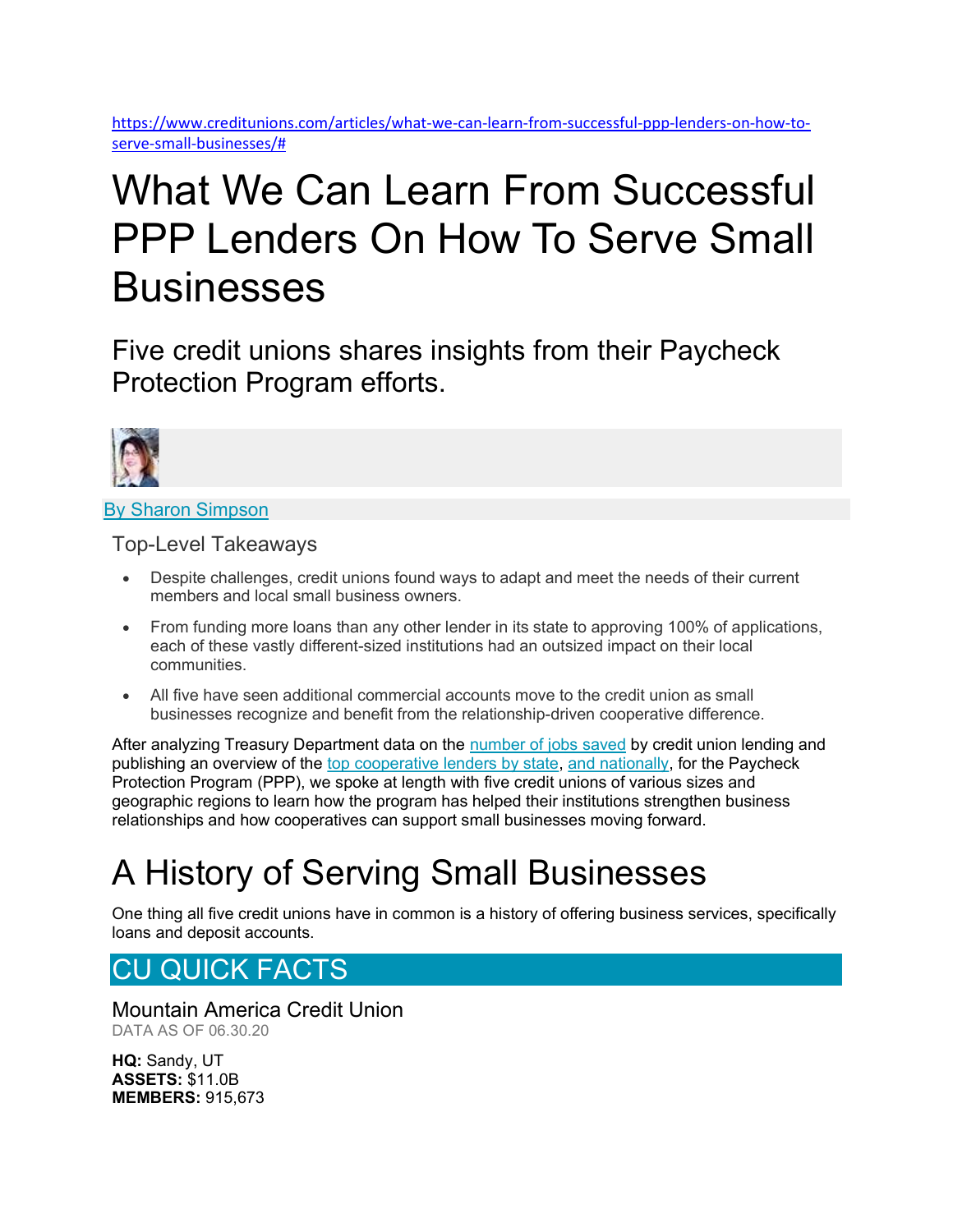#### BRANCHES: 97 12-MO SHARE GROWTH: 23.7% 12-MO LOAN GROWTH: 20.3% ROA: 1.31%

Mountain America Credit Union (\$11.0B, Sandy, UT) has offered business loans for over 25 years and business deposit accounts since 2002. With roughly 60,000 business members and over 9,000 commercial loans, one of the largest credit union PPP lender notes that they have seen many repeat borrowers over the years.

VyStar Credit Union (\$9.5B, Jacksonville, FL) has been serving small business for about 10 years, though its specific focus on business lending has calcified in the past five years. Through its concerted efforts, the cooperative's business loan portfolio has grown from \$200 million in 2018 to nearly \$800 million today.

Idaho Central Credit Union (\$6.0B, Chubbuck, ID) has been offering business loans and services since 2008. Their current portfolio consists of over \$800 million in member business deposits and over \$700 million in business loan exposure. The cooperative has more than 20,000 business accounts with a good percentage of those members using Idaho Central as their primary financial institution.

BHCU (\$194.2M, Ridley Park, PA) has been offering business services for nearly five years. Their Delaware County field of membership is full of traditional small businesses and the credit union serves approximately 500 of them. Its business members include mom and pop shops, plumbers, electricians, and contractors, businesses that are most likely to be underserved or underbanked by larger financial institutions. The cooperative provides these members with more than just a loan, as delivering real value for businesses is part of its brand promise.

Platinum Federal Credit Union (\$179.2M, Duluth, GA) is a relatively young credit union established twenty years ago to serve the small business community. A high percentage of their approximately 1,200 business accounts are used as primary checking accounts by retail businesses with heavy cash needs, including local small businesses that sell money orders. This has led the cooperative to partner with armored services, offering same day credits and cash pick-ups. Platinum believes these are much-needed services that many banks have eschewed in recent years, providing an opportunity for credit unions.

### Addressing Immediate Needs, Overcoming PPP Challenges

"It taxed all of us and took courage to be the first to launch," says Mike Turner, CLO for Mountain America. Even without complete information from the Small Business Administration (SBA), the cooperative began using its own application. In addition, its leaders reached out internally for reinforcements to handle the volume. Training was quickly rolled out and all areas of the credit union lent support. "We rallied the troops and just did it," Turner says. Those troops worked around the clock for several weeks; knowing that the intense pace would not last forever, MACU also tried to support staff by bringing food in and ensuring breaks were taken along the way.

"It was a lot of blood, sweat and tears," says Jenny Vipperman, CLO for VyStar Credit Union. Despite its status as an approved SBA lender, the credit union had never originated an SBA loan prior to PPP's beginnings. Instead, the cooperative relied on a vendor partner to handle SBA originations and planned to do the same with PPP as all their internal business lending resources were supporting a partnership with the city of Jacksonville. A single day into PPP, however, that partner couldn't handle the volume and had to shut down. "Our chief experience officer, chief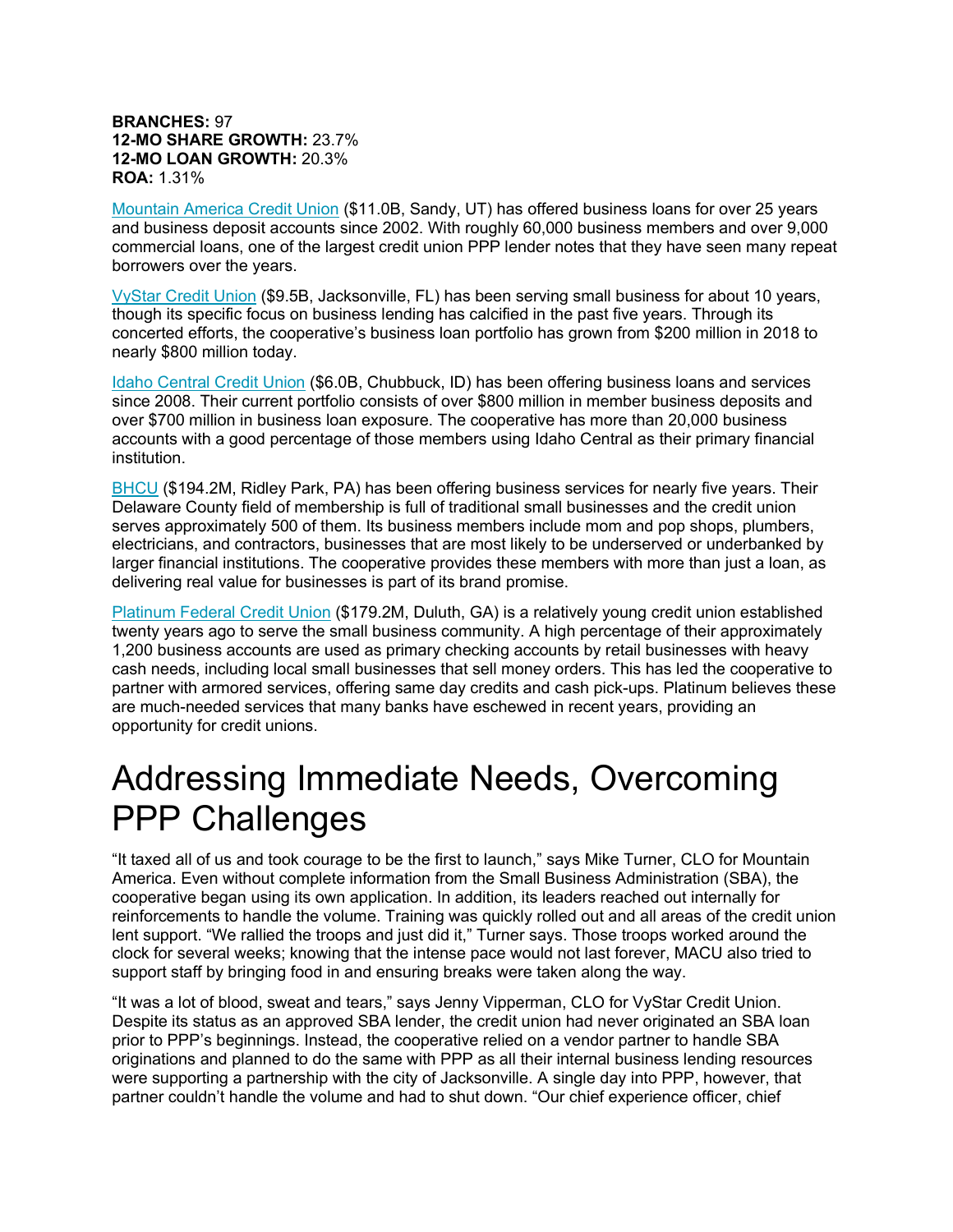information officer, and I got together and decided that we were going to originate these ourselves," says Vipperman. That meant leaders spent nights and weekends working with programmers to create a new application process utilizing bots — a team of 20 held calls several times a day to make it work. But once the newly developed app was up and running, there was another curveball for the credit union to address: the SBA had shut down the use of bots.

We had a great staff of commercial underwriters, processors, and loan officers that were able to learn the program and get it off the ground fast. As we began to see a flood of applications, we mobilized employees from throughout the organization to assist the commercial team in processing them.

Jarom Campbell, VP of Commercial Credit Administration, Idaho Central Credit **Union** 

"At that point, we had 75 people take on the manual work," says Vipperman. Again, that required working nights to manually enter applications in the SBA's system, which was crashing during the day. "My CEO, myself, so many of us were doing this because we had to serve our members," she says. This was especially important as some members who applied early on through the credit union's vendor had to reapply. It wasn't until current business members and VyStar's 750,000 retail members were squared away, that the cooperative opened PPP applications to the entire community. "We encouraged everyone to apply, whether they had one employee or 500," notes Vipperman. A small-business friendly process whereby applicants picked up a pack through the drive-thru in the afternoon, returned it the following morning, and received funding that same night resulted in 4,500 approvals by mid-June.

For Idaho Central Credit Union, its executive management's ability to devote time and resources to PPP, along with help from an in-house team, made all the difference. "We had a great staff of commercial underwriters, processors, and loan officers that were able to learn the program and get it off the ground fast. As we began to see a flood of applications, we mobilized employees from throughout the organization to assist the commercial team in processing them," says Jarom Campbell, vice president of commercial credit administration at the Gem State cooperative.

### CU QUICK FACTS

VyStar Credit Union DATA AS OF 06.30.20

HQ: Jacksonville, FL ASSETS: \$9.5B MEMBERS: 721,138 BRANCHES: 77 12-MO SHARE GROWTH: 27.2% 12-MO LOAN GROWTH: 20.1% ROA: 0.79%

To put the PPP volume in perspective, Idaho Central makes approximately 1,300 business loans per year. The cooperative, which made more PPP loans than any other lender in its state, was able to fund 3,900 PPP loans in three months, the equivalent of 3 years' worth of applications. This effort required more than just the commercial lending team, more than 150 employees assisted in the process.

BHCU was also ready to move quickly with seasoned commercial lenders on staff. "We were already in the process of becoming an SBA-approved lender and I'm a commercial guy by trade," says Gary Golden, the credit union's CEO. His personal experience, along with the expertise of credit officer,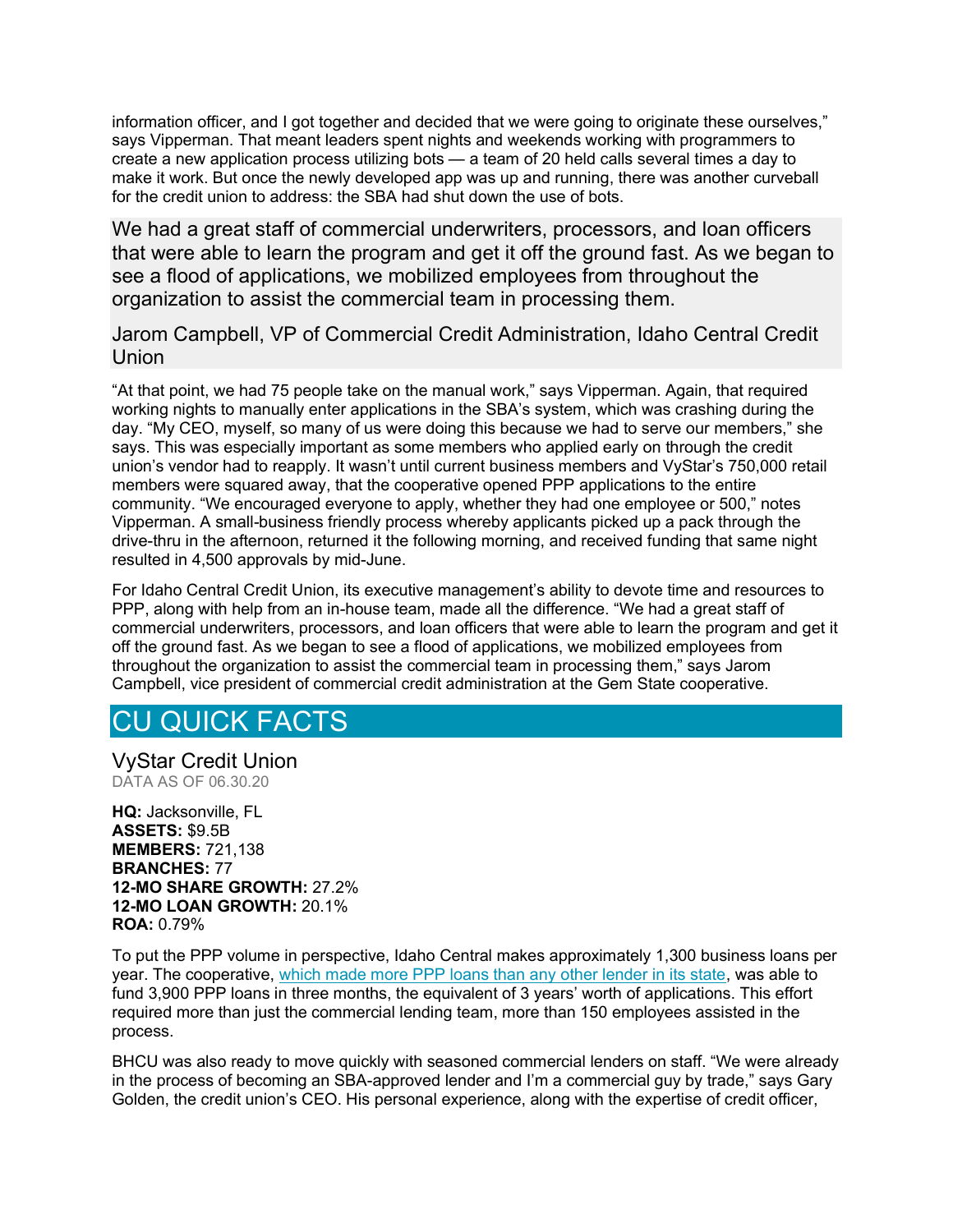Jerry Dorn, allowed the Pennsylvania cooperative to pivot without much difficulty. They also leveraged relationships with other financial service companies, including Member Business Financial Services (MBFS), to get the applications processed quickly.

Platinum FCU's decision to become an SBA lender in 2020 — a process they began in 2019 made for a seamless process and allowed them to quickly jump into the PPP. "We were able to email members about PPP before the official launch date because we were already SBA members," says Kabir Laiwalla, Platinum's CEO. The credit union's consumer lending manager, chief lending officer, and the CEO himself were able to distribute the work and create a supply chain whereby one person took applications and the others reviewed them and communicated with business members. The Georgia cooperative also made use of third parties such as Leverage and MBFS to assist with the SBA side of the process, allowing Platinum to remain focused on their members. Laiwalla notes that becoming an SBA lender is much easier today than when he first considered it back in 2005. "We applied at the beginning of 2020 and got our license and approval in 2-3 days," he says. "I highly recommend other credit unions consider it."

## Cementing Existing Relationships & Opening The Door To New Ones

### CU QUICK FACTS

Idaho Central Credit Union DATA AS OF 06.30.20

HQ: Chubbuck, ID ASSETS: \$6.0B MEMBERS: 405,589 BRANCHES: 38 12-MO SHARE GROWTH: 33.6% 12-MO LOAN GROWTH: 21.9% ROA: 1.43%

MACU saw the PPP loans as a clear way to live their mission of being there for members. The cooperative funded 7,000 loans with an average amount of \$50,000 for both existing and new members alike. "It was rewarding when we received countless emails and letters thanking us for being there when other financial institutions were not," says Turner. And because of that positive experience, many credit unions saw interest from those businesses, who wanted to know more about what their cooperative could offer.

"It absolutely helped us bring new business into the fold," says VyStar's Vipperman. The commercial team has since been reaching out to those who got first-time loans through PPP and already has dozens of businesses interested in refinancing other loans and moving their relationship to the credit union. Overall, 97% of the loans VyStar funded were under \$150,000 with a few large loans going to local non-profits. A stark contrast to stories of large chains receiving millions in funding from big banks.

Idaho Central has also received an overwhelming response to their involvement. "We have received stories from all over the state about how we were able to help save jobs, help save businesses, and help save Idaho," says Campbell. As one of the first financial institutions in the state to get up and running, word spread like wildfire across the business landscape and non-members began asking for help from the credit union when their banks weren't up and running. As a result, Idaho Central helped more than 800 new business members secure a PPP loan. "Those businesses are now in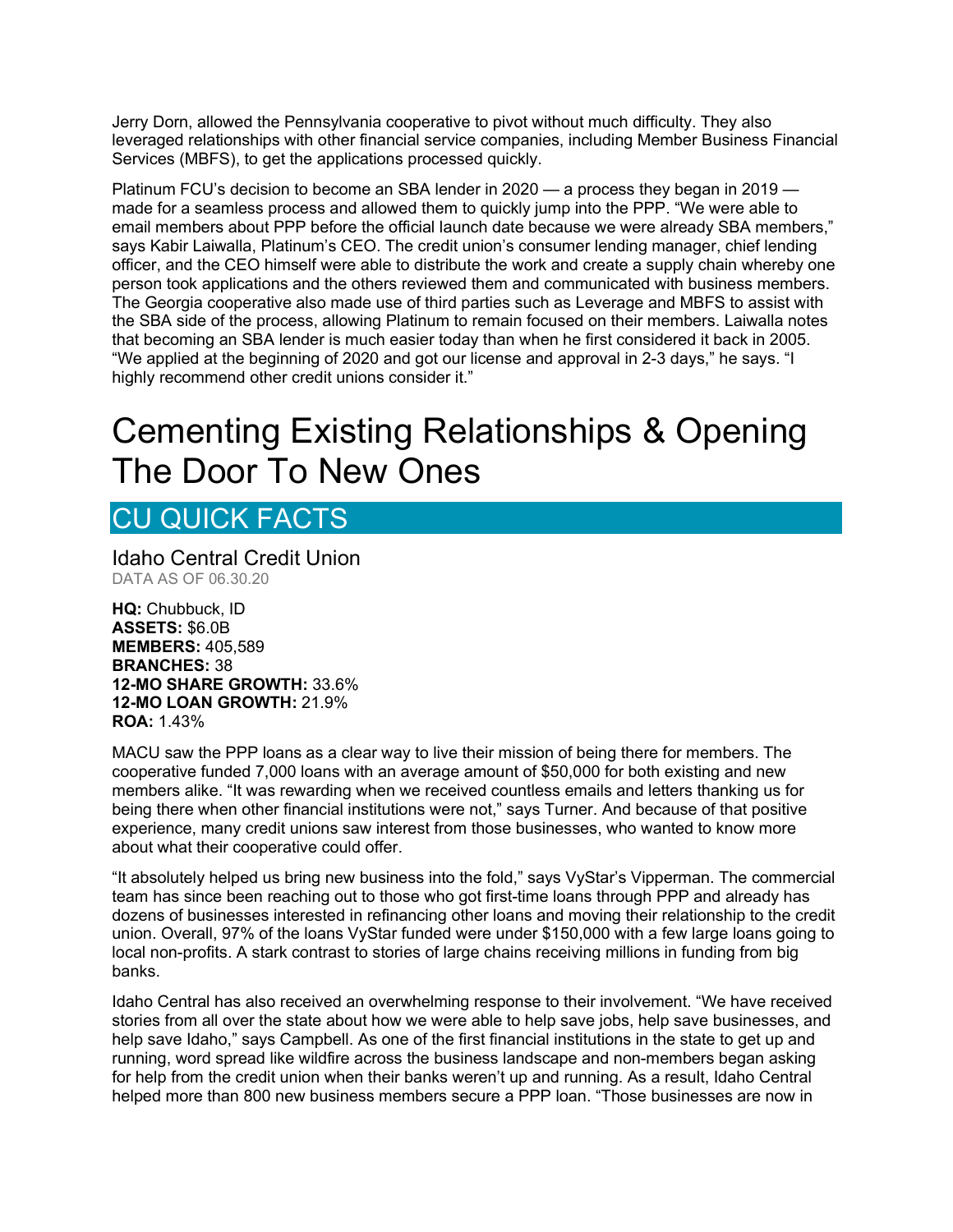the process of moving over their entire relationship. We are hearing the same thing from our existing business members, that we stepped up and helped save their business," Campbell says.

We couldn't have done this with just my lending team, we had representation from every single department who all stepped up and volunteered to help us.

#### Jenny Vipperman, CLO, VyStar Credit Union

BHCU's PPP loans were split nearly 50/50 between new members and existing members. "We solved a big problem for them, especially those who came to us after getting nowhere with their primary bank," says Golden. For the credit union, this was a huge source of new business and an opportunity to showcase the cooperative difference. After approving every single application, BHCU has found that they not only have new business members, but new retail members joining. "When you're there for someone in a crisis, they remember that," says Golden. He's seen first-hand business members who are now also moving their personal accounts to BHCU and encouraging family and friends to do the same. While the effort was herculean and involved midnight and 2 a.m. emails responding to members, it was worth it according to the Pennsylvania cooperative. Now, businesses want to hear from BHCU and understand they are an organization built on service and relationships, not just transactions.

Of the more than 500 PPP loans Platinum FCU funded, about 150 were new business members. "We had several members who only had personal accounts. We've already started working on new SBA loans from those new business member relationships," says Laiwalla. Since the credit union mainly serves smaller businesses, their average loan size was just \$25,000 and the smallest loan they funded was \$1,200. After processing the first and second waves of PPP, the credit union focused its efforts on educating members to ensure smaller businesses, who may not be used to taking loans at all, clearly understood what they could use the funds for and what they could not.

## Lessons Learned, How to Serve Small Businesses In The Future

#### CU QUICK FACTS

Platinum FCU DATA AS OF 06.30.20

HQ: Duluth, GA ASSETS: \$179.2M MEMBERS: 10,032 BRANCHES: 5 12-MO SHARE GROWTH: 52.0% 12-MO LOAN GROWTH: 24.7% ROA: 1.50%

Despite ongoing economic uncertainty, MACU's philosophy is still to serve all members, including small businesses. Unlike some institutions who decided to stop making certain types of loans, the Utah-based cooperative is making slight adjustments to loan-to-value ratios and looking more closely at potential loans to protect member assets and serve business needs responsibly. "We look for ways to make loans, not pull the rug out from under small businesses," says Turner. The ability to make local decisions and act nimbly are two advantages of working with MACU.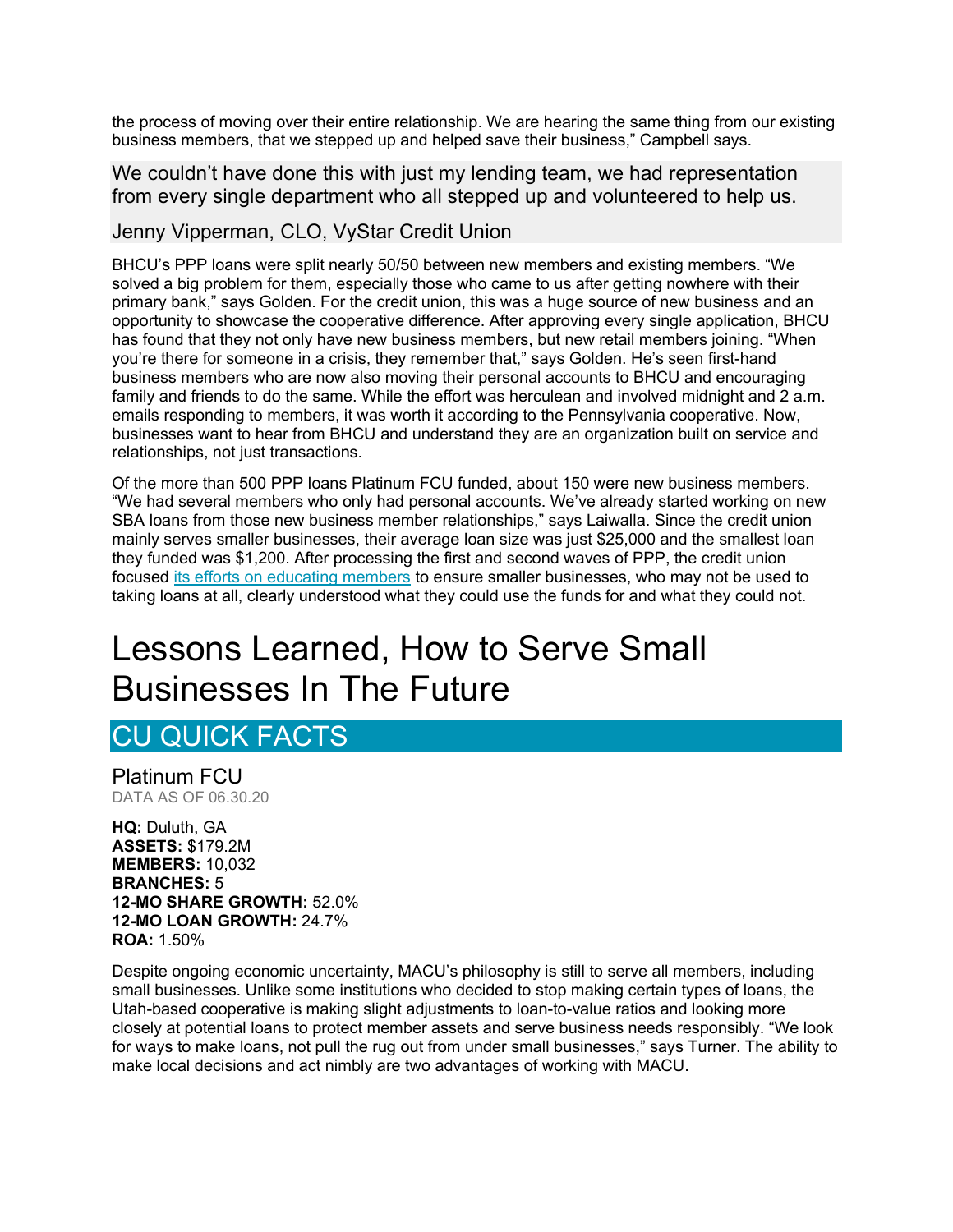VyStar has always been a conservative lender and is continuing to do their part to protect both members and the institution — particularly on the real estate side of its portfolio. "We're focusing on members' existing loans and making sure we work with them on forbearances or modifications to keep them in a good place," says Vipperman. Overall, the PPP experience taught the chief lending officer that no one can go it alone when it comes to meeting immediate member needs. "We couldn't have done this with just my lending team, we had representation from every single department who all stepped up and volunteered to help us." The credit union's philosophy of making what's important to the members important to the institution helped clear the way for this proactive assistance. "None of this we could have accomplished if people didn't work together. That's how all of us are going to get through this," says Vipperman.

For Idaho Central, having a competent business and treasury management team, along with over 10 years of business banking experience and cutting-edge IT resources have been key to success. "Business members are worried. We need to be there for them as they navigate this new financial landscape we all find ourselves in," says Campbell. The top in-state PPP lender learned several valuable lessons centered around automation for loan applications, and tweaked their process almost daily with the IT department as its internal teams searched for ways to do things quicker and more efficiently. "This was a game changer for us and allowed us to help even more Idaho small businesses," he says.

BHCU hasn't made any philosophical changes to their business lending model, but is asking more questions than years past to understand and evaluate new loans. "You can't simply look at 2018 and 2019 performance, especially in industries like food service. You need to understand what cash flow looks like today and what the expectations are now," says Golden.

The PPP process, while challenging, validated the ability of credit unions like BHCU to compete with the larger banks and differentiate with small businesses. "The way many banks treated smaller businesses — some even telling them to come back in a month to apply for a non-PPP loan proved my point that we're a good alternative," says Golden. The Pennsylvania cooperative didn't tell anyone to wait or turn away a single small business for any type of loan request, as it's simply not in their nature.

#### CU QUICK FACTS

**BHCU** DATA AS OF 06.30.20

HQ: Ridley Park, PA ASSETS: \$194.2M MEMBERS: 8,298 BRANCHES: 2 12-MO SHARE GROWTH: 22.5% 12-MO LOAN GROWTH: 8.7% ROA: 0.64%

Platinum FCU is continuing to serve business members, while at the same time beefing up their allowance for loan losses, adopting some of the new self-employed guidelines introduced recently for mortgages into their commercial products, and pausing its \$100,000 unsecured line of credit. The SBA commission earned through PPP has helped the credit union increase its loan loss allowance and pay all staff a bonus to thank them for continuing to work through challenging times. While Lawailla has been an advocate for credit unions serving small businesses, he sees the national wave to go cashless as a potential disadvantage. "If you want to serve retail businesses, you may want to rethink that strategy," he says.